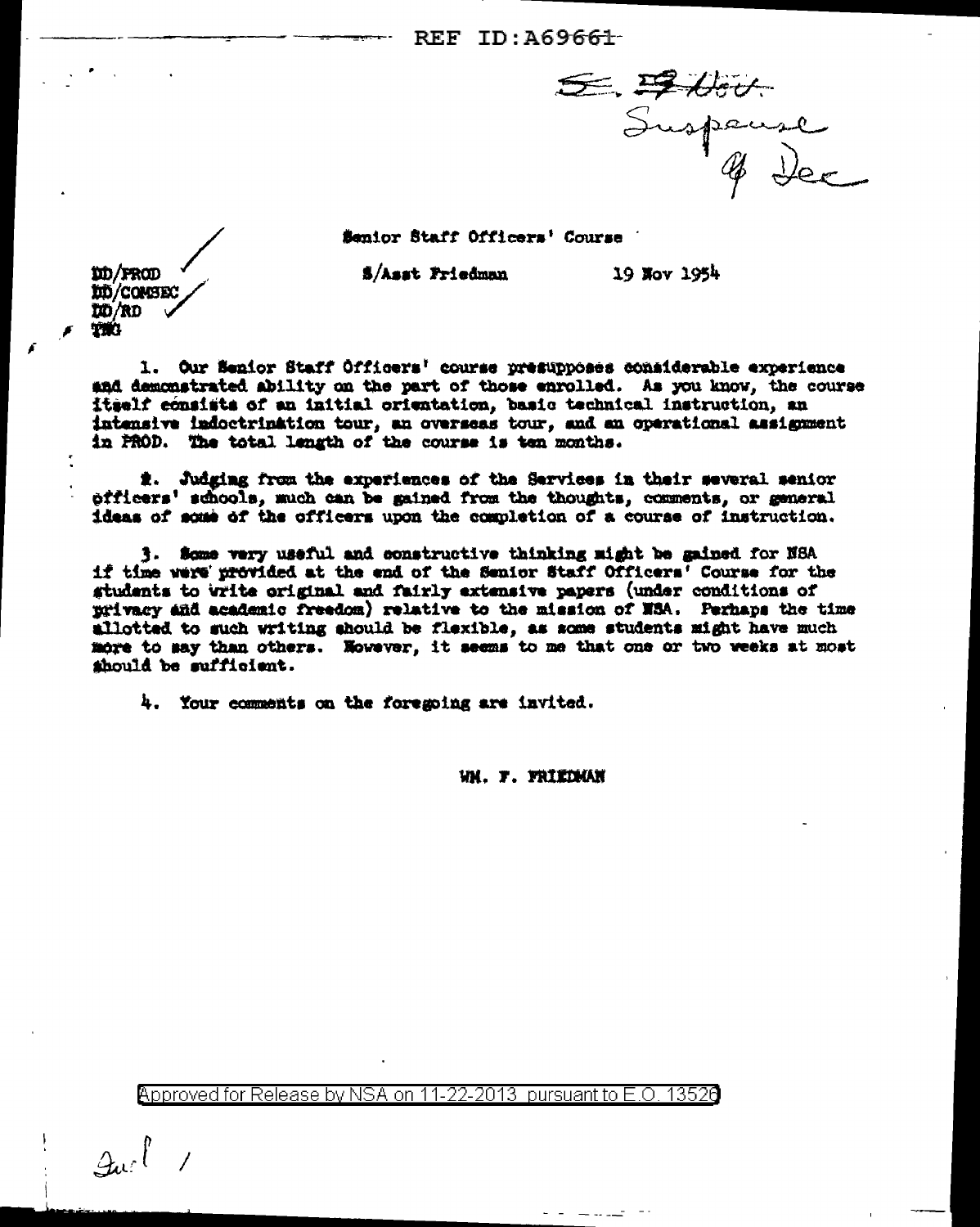30 November 1954

## SUBJECT: Senior Staff Officer's Course

 $\int_{\mathcal{M}^d}$  2

TO: S/ASST (Mr. Friedman) **FROM:** Executive Officer, DATE:  $30$  NOV 54 CONNERT  $\neq 2$  $333$ / $r$ em Production

1. Each of the Senior Staff Officers' courses has shown marked improvement over the preceding one, and the enthusiasm and ability of the present group is excellent.

2. Your proposal to have the senior staff officers write original papers on the mission of NSA would provide not only useful and constructive thought, but also a clearer picture of our activities as viewed by an impartial observer who is not confused by the petty trivia of daily detail.

3. The time should be flexible, depending on the officer's literary fluency, and the subject of the paper should be wide enough in scope to provide an opportunity to stress any particular facet of our operations which the student particularly desires to cover.

> ROBERT S. BOWER Colonel, USAF Executive Officer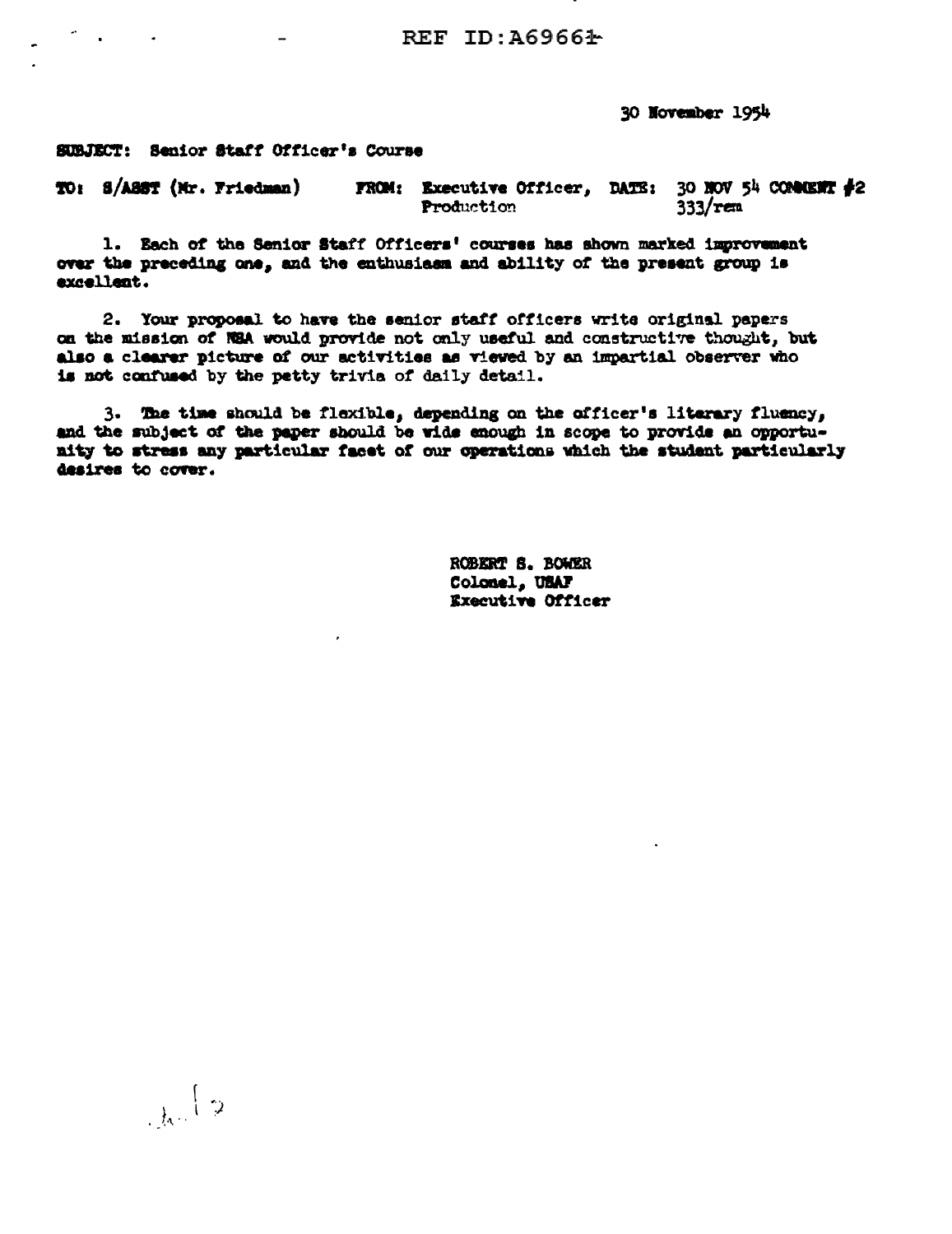REF ID: A69664

 $301/244$ 

Senior Staff Officers Course

 $5/4.3T$ Mr. Friedman 2 DEC1954

Capt.L. N.Somers/60375/ww

Reference: S/A.ET D/F, same subject, dtd 19 Nov 54.

1. Reference Mr. Friedman's recommendations that at the end of the Senior Staff Officers Course the students be allotted sufficient time to write papers relative to the mission of Non.

 $\mathbf{a}/\mathbf{b}$ 

2. The Assistant Director,  $R/D$ , concurs with Mr. Friedman's recommendations that such papers would be very enlightening.

 $\frac{1}{2}$ 

 $\mathcal{L}$  $\mathcal{L}^{\text{max}}$  and  $\mathcal{L}^{\text{max}}$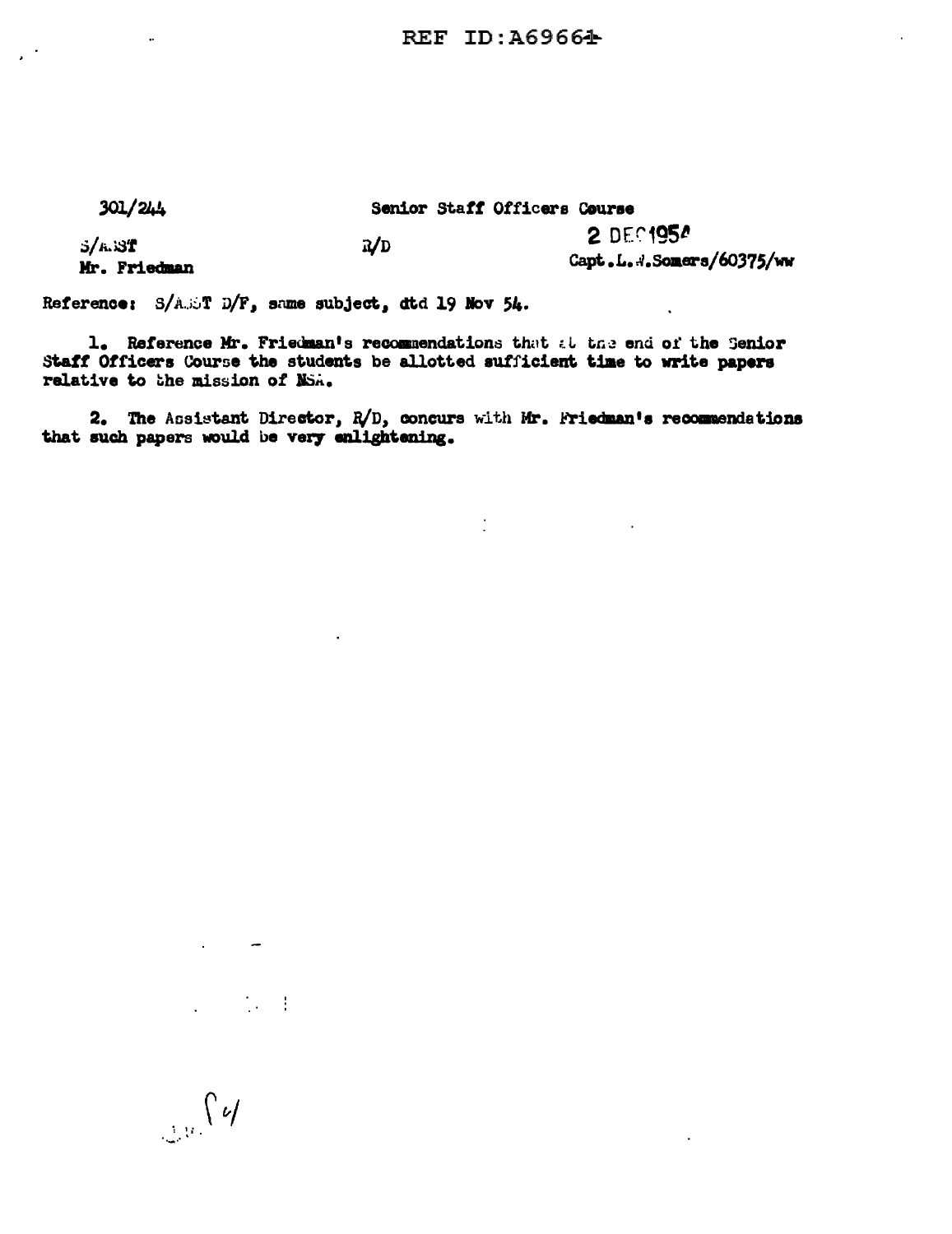## Senior Staff Officers' Course

S/ASST Friedman

 $x \in$ 

 $\mathcal{L}^{\text{max}}_{\text{max}}$  , where  $\mathcal{L}^{\text{max}}_{\text{max}}$ 

 $8$  Dec  $54$ A. F. Lessard/60662/mfb

1. Reference is made to your  $D/F$  subject as above, dated 19 November 1954.

2. TWG agrees that much of value to the Agency can be gained from the thoughts, comments, and general ideas of those military personnel who complete the Senior Staff Officers' Course. The opportunity for course graduates to write fairly extensive papers under a flexible schedule appears to be an excellent one. In the event such a procedure is finally adopted, participants will be notified of this requirement at the beginning of the course in order that they may slant their observations to the desired end.

TXG

3. Necessary instructions for participants in future course will be prepared by THG if other comments indicate the advisability of adopting such a procedure.

> SHELBY L. PATTERSON Chief, Training Division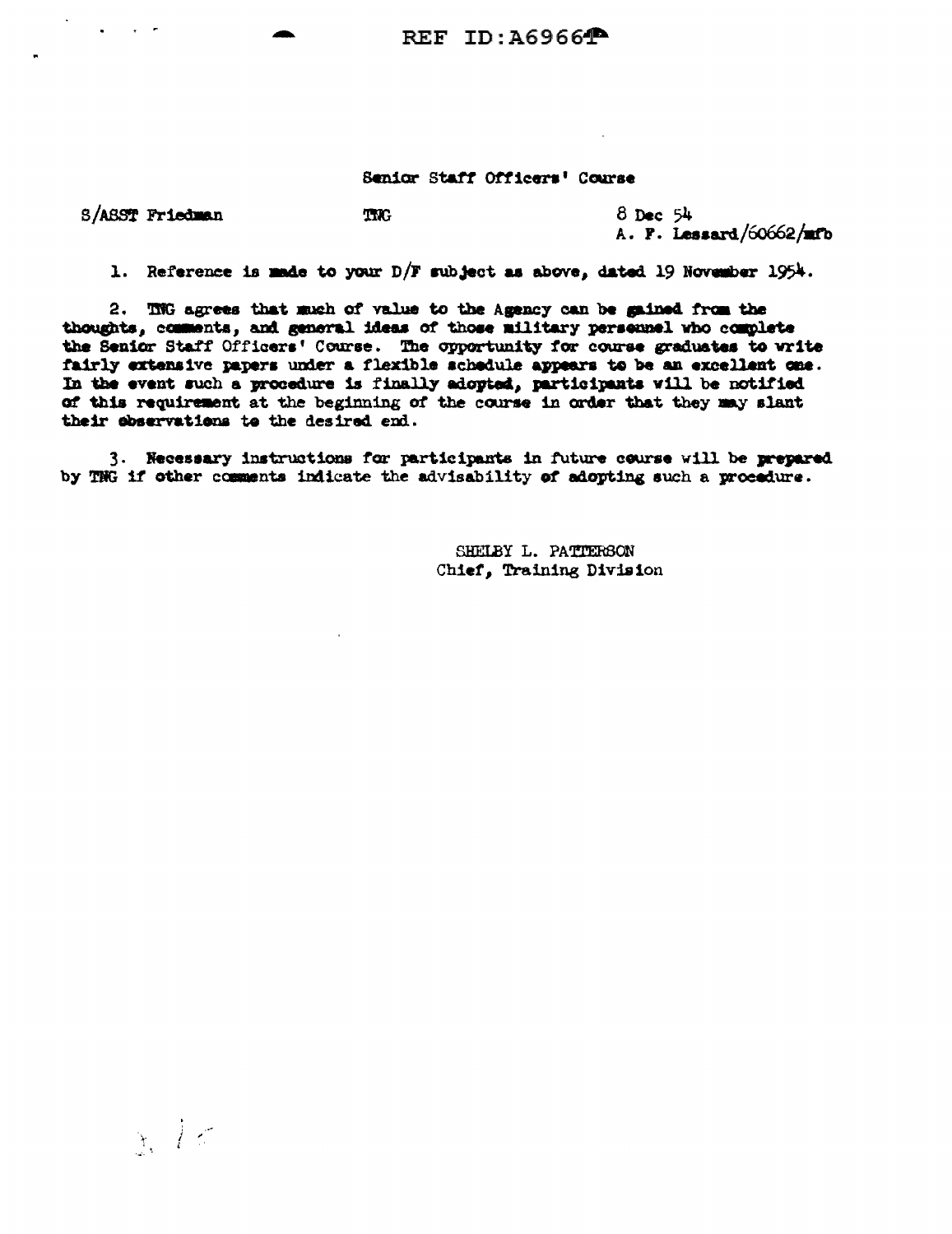REF ID:  $A6966$ <sup> $\bullet$ </sup>

## Senior Staff Officers'Course

S/ASST (Mr. Friedman)

 $DD/COMBBCC$ 13 December 1954 Col.F.E.Herrelko/60501/es

Reference: D/F from S/ASST Friedman, subject as above, dated 19 November 1954

It is understood that your suggestion is that the officers would prepare papers on specific practical problems facing NSA rather than simply writing a critique of the course. On the basis of this understanding, I concur in the suggestion. It is possible, for example, that some of the problems in connection with the introduction of ciphony equipment to field organizations could benefit from consideration by these students. If the suggestion is approved, it is recommended that Plans and Policies, rather than TNG, should select the subjects of the papers.

/S/F.E. Harrelko

F. E. HERRELKO Colonel, USAF Deputy Director, Communications Security

 $\mathcal{F}_{\mu\nu}$  (3)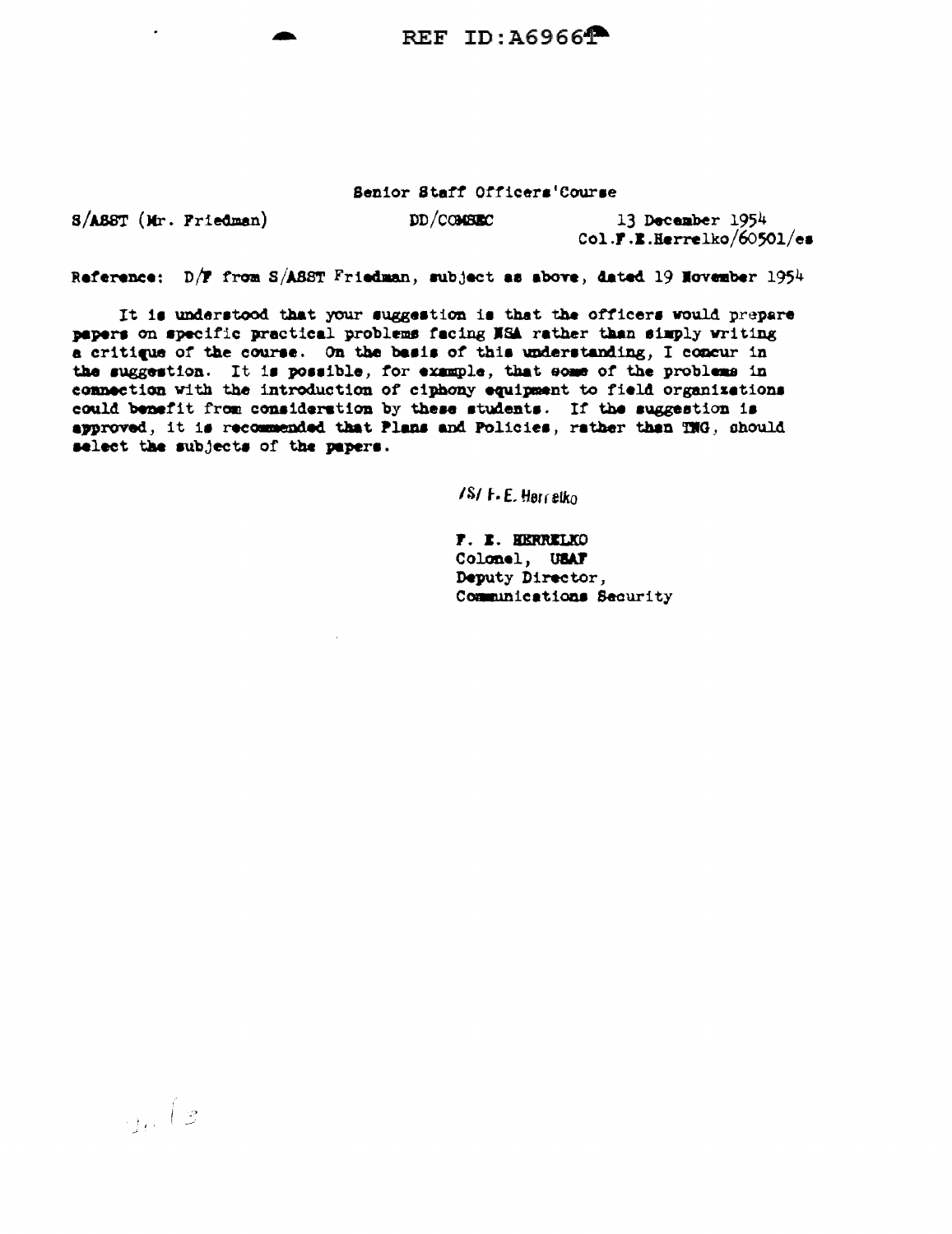REF ID:A6966 5  $\frac{27}{15}$ 

Chief of Staff

Senior Staff Officers' Course

Mr. Friedman Special Assistant

60493/can

19 Jan 55

1. On 19 November 1954 I suggested that some very useful and constructive thinking might be gained for NSA if time were provided at the end of the Senior Staff Officers' Course for the students to write original and fairly extensive papers (under conditions of privacy and academic freedom) relative to the mission of MSA. This suggestion was sent (Incl. 1) to DD/FROD, DD/COMSEC, DD/R&D, and THG for comments (Incls.  $2-5$ ).

2. In general, the comments indicate agreement with the suggestion. However, DD/COMEEC seems to feel (Incl. 5) that selected subjects on specific problems should be assigned these officers. If an officer were at a loss to think of a pertinent subject that he himself would be interested in writing about, such specific guidance would surely be useful. Perhaps it would be best (and certainly it would be more encouraging of independent thought) for these officers to select their own subjects independently and then submit them for approval prior to the time allotted for their research and writing. In this manner, an element of control would be introduced without unnecessarily limiting the academic freedom.

3. The authority to whom such subjects would be submitted for approval and to whom such papers would be submitted for review is unclear. I believe it might appropriately be placed on the new Deputy Chief of Staff, Operations. I think TNG should provide working space, materials, and assistance as needed.

4. This matter is referred to you for your comments and/or approval.

WILLIAM F. FRIEDMAN Special Assistant

Incls: 5  $a/b$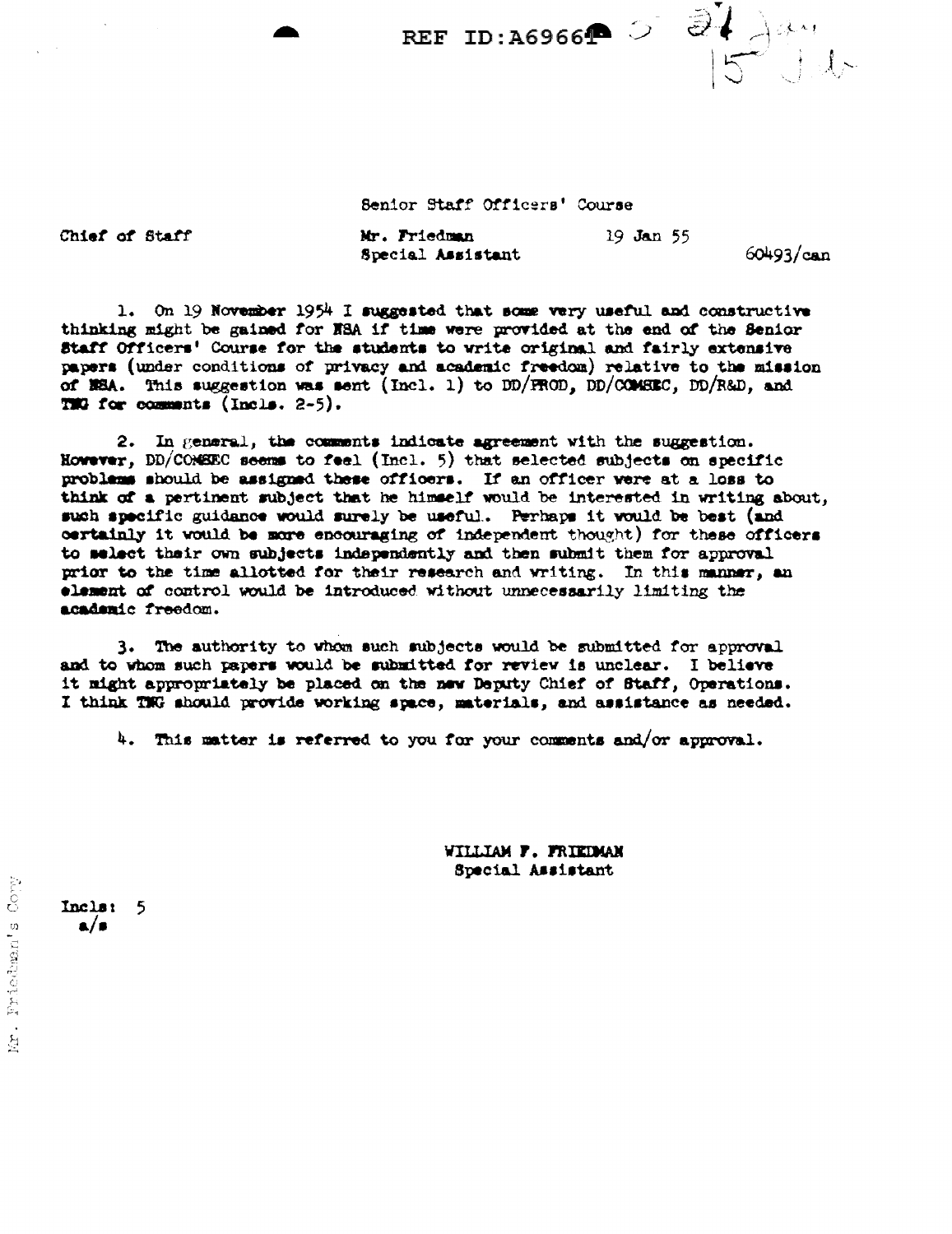## SURFECT: Senior Staff Officers' Course

**FROM: DCS/0** DATE: 3 Mar 1955 COMMENT NO. 2 TO: 8/A THRU: THG

1. A review of your original November 1954 nemorandum and the comments thereto as well as your summary of 19 January 1955, indicates general agreement that the idea of a thesis by student completing the Senior Staff Officers' Course, is a good one. However, it is apparent there is some confusion about what was intended insofar as subject matter of this thesis is concerned.

2. It sppears that the student might write a paper on any one, or even be given a choice among all, of the following listed general topics:

a. The basic concept of the orientation course i.e., is a good idea to have such a course and of what, if any, value to the individual or his service is such a course.

b. A critique of the course itself including recommendations for changes and emphasis on details of procedures established for the conduct of the course.

c. A thesis upon a general subject selected by the student pertinent to some aspect of the course, or,

"A term paper" on pertinent subject to be assigned by someone in d. the Agency. (This might be varied to permit a choice among several specific  $subjects.$ )

3. In order to decide which of the above approaches should be taken, it seems to me further consideration must be given to the use to which these papers might be put.

4. I would appreciate the comments of TNG and your thoughts on the matter in time, so that we can make definite plans for inclusion of this phase of the course in the curriculum to be prepared for the group entering in July 1955.

> /S/ J. S. HOLTWICK, JE. 4 MAR 1955

J. S. ROLTWICK, Jr. Captain, US Navy Deputy Chief of Staff Operations